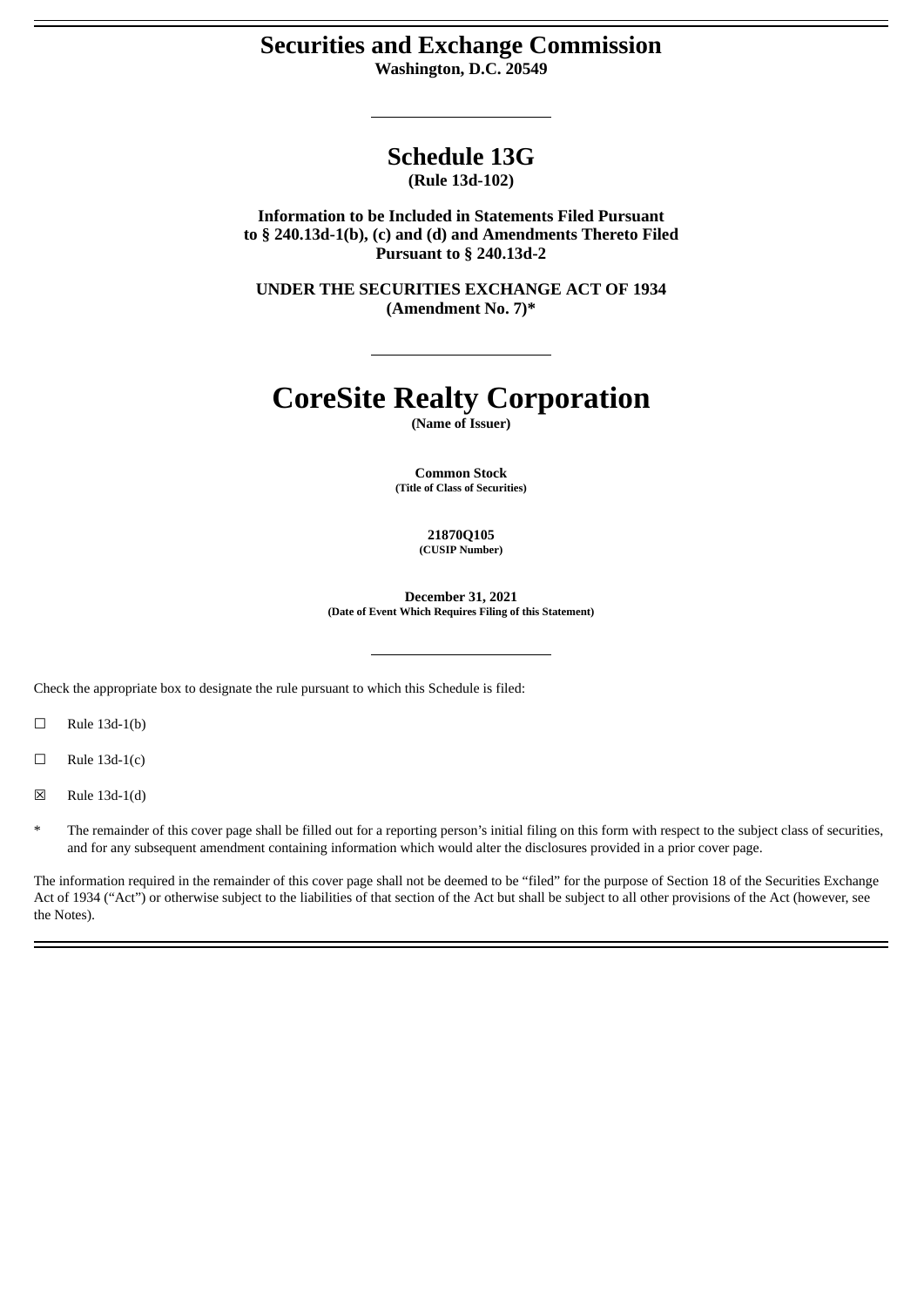CUSIP No. 21870Q105 Page 1 of 16

| 1              |                                 |                | Names of Reporting Persons                                       |
|----------------|---------------------------------|----------------|------------------------------------------------------------------|
|                |                                 |                | The Carlyle Group Inc.                                           |
| $\overline{2}$ |                                 |                | Check the Appropriate Box if a Member of a Group                 |
|                | (a) $\Box$                      |                | (b) $\Box$                                                       |
| $\overline{3}$ | <b>SEC Use Only</b>             |                |                                                                  |
|                |                                 |                |                                                                  |
| $\overline{4}$ |                                 |                | Citizenship or Place of Organization                             |
|                | <b>Delaware</b>                 |                |                                                                  |
|                |                                 | 5              | <b>Sole Voting Power</b>                                         |
|                | Number of                       |                | $\bf{0}$                                                         |
|                | <b>Shares</b>                   | 6              | <b>Shared Voting Power</b>                                       |
|                | <b>Beneficially</b><br>Owned by |                | $\bf{0}$                                                         |
|                | Each                            | $\overline{7}$ | <b>Sole Dispositive Power</b>                                    |
|                | Reporting<br>Person             |                | $\bf{0}$                                                         |
|                | With                            | 8              | <b>Shared Dispositive Power</b>                                  |
|                |                                 |                | $\bf{0}$                                                         |
| 9              |                                 |                | Aggregate Amount Beneficially Owned by Each Reporting Person     |
|                | $\bf{0}$                        |                |                                                                  |
| $10\,$         |                                 |                | Check if the Aggregate Amount in Row (9) Excludes Certain Shares |
|                |                                 |                |                                                                  |
| 11             | <b>Not Applicable</b>           |                | Percent of Class Represented by Amount in Row 9                  |
|                |                                 |                |                                                                  |
| $12\,$         | $0.0\%$                         |                | Type of Reporting Person                                         |
|                |                                 |                |                                                                  |
|                | CO                              |                |                                                                  |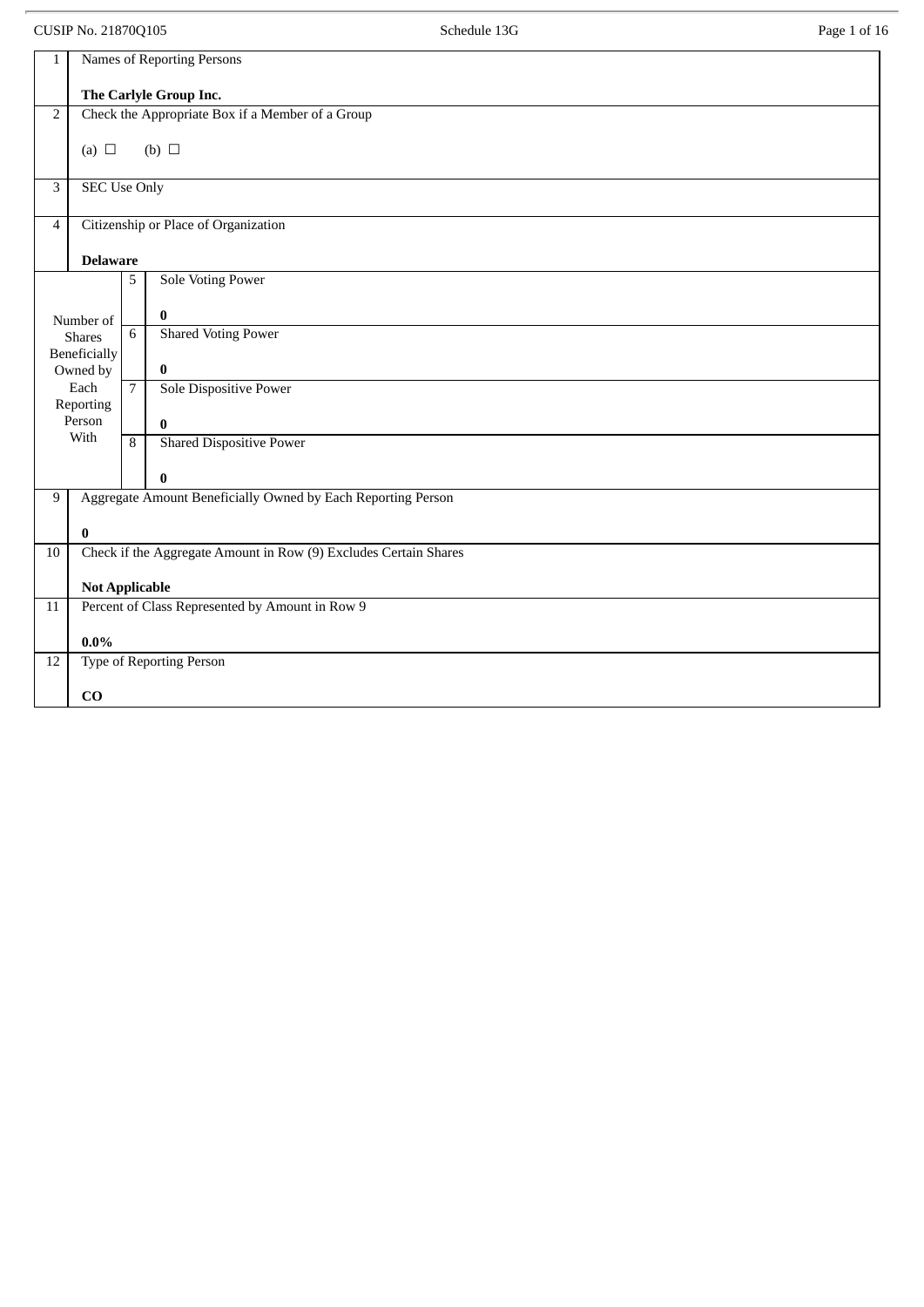CUSIP No. 21870Q105 Schedule 13G Page 2 of 16 1 Names of Reporting Persons **Carlyle Group Management L.L.C.** 2 Check the Appropriate Box if a Member of a Group (a)  $\Box$  (b)  $\Box$ 3 SEC Use Only 4 Citizenship or Place of Organization **Delaware** Number of Shares Beneficially Owned by Each Reporting Person With 5 Sole Voting Power **0** 6 Shared Voting Power **0** 7 Sole Dispositive Power **0** 8 Shared Dispositive Power **0** 9 | Aggregate Amount Beneficially Owned by Each Reporting Person **0** 10 Check if the Aggregate Amount in Row (9) Excludes Certain Shares **Not Applicable** 11 Percent of Class Represented by Amount in Row 9 **0.0%** 12 Type of Reporting Person **OO (Limited Liability Company)**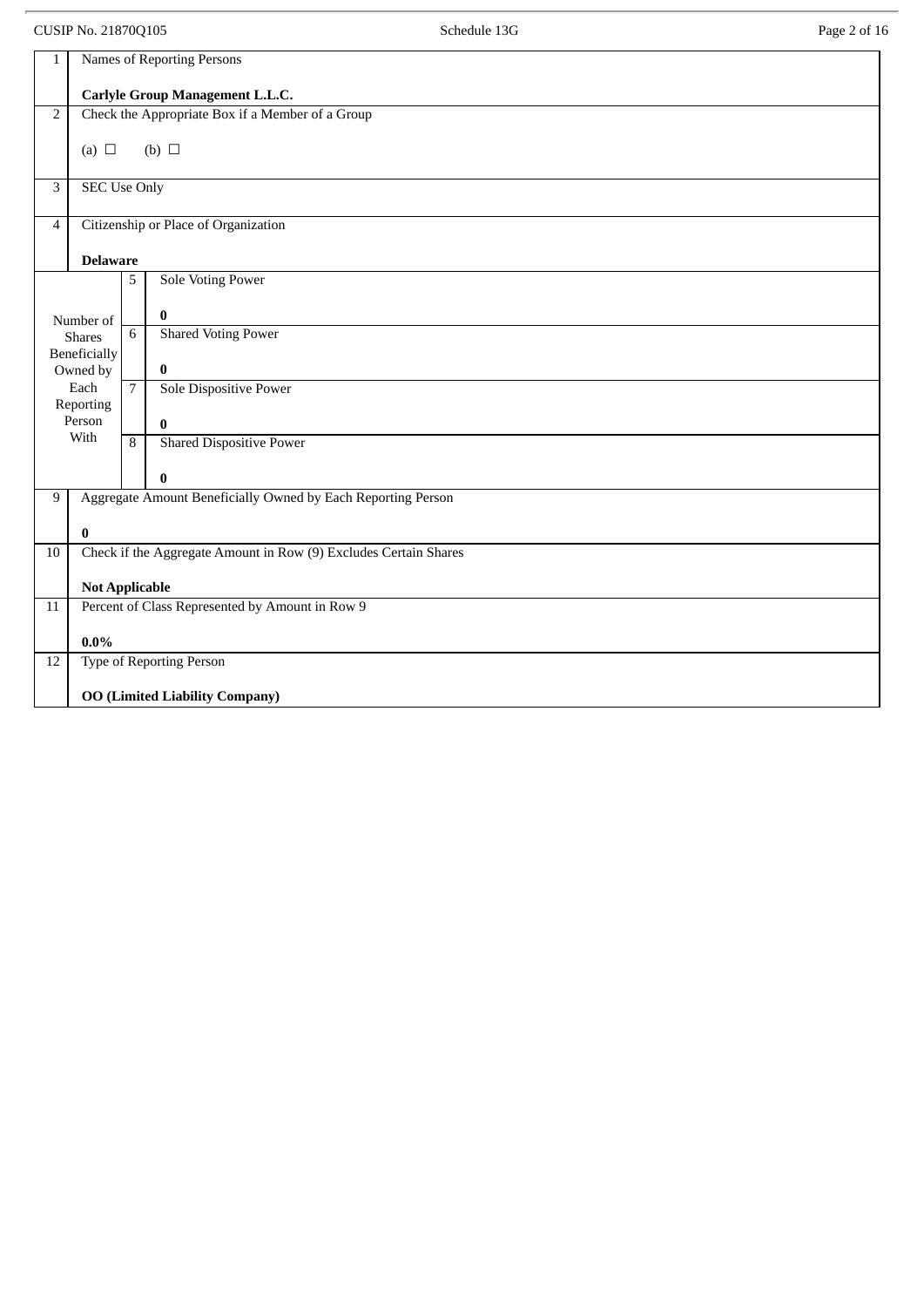CUSIP No. 21870Q105 Page 3 of 16

| $\mathbf{1}$    | Names of Reporting Persons          |                                                                  |  |
|-----------------|-------------------------------------|------------------------------------------------------------------|--|
|                 |                                     | <b>Carlyle Holdings I GP Inc.</b>                                |  |
| $\overline{2}$  |                                     | Check the Appropriate Box if a Member of a Group                 |  |
|                 | (a) $\Box$                          | (b) $\Box$                                                       |  |
| $\overline{3}$  | <b>SEC Use Only</b>                 |                                                                  |  |
| $\overline{4}$  |                                     | Citizenship or Place of Organization                             |  |
|                 | <b>Delaware</b>                     |                                                                  |  |
|                 | 5                                   | <b>Sole Voting Power</b>                                         |  |
|                 | Number of                           | $\bf{0}$                                                         |  |
|                 | 6<br><b>Shares</b>                  | <b>Shared Voting Power</b>                                       |  |
|                 | Beneficially<br>Owned by            | $\bf{0}$                                                         |  |
|                 | Each<br>$\overline{7}$<br>Reporting | Sole Dispositive Power                                           |  |
|                 | Person                              | $\bf{0}$                                                         |  |
|                 | With<br>8                           | <b>Shared Dispositive Power</b>                                  |  |
|                 |                                     | $\bf{0}$                                                         |  |
| 9               |                                     | Aggregate Amount Beneficially Owned by Each Reporting Person     |  |
|                 | $\bf{0}$                            |                                                                  |  |
| $10\,$          |                                     | Check if the Aggregate Amount in Row (9) Excludes Certain Shares |  |
|                 | <b>Not Applicable</b>               |                                                                  |  |
| 11              |                                     | Percent of Class Represented by Amount in Row 9                  |  |
|                 | $0.0\%$                             |                                                                  |  |
| $\overline{12}$ |                                     | Type of Reporting Person                                         |  |
|                 | CO                                  |                                                                  |  |
|                 |                                     |                                                                  |  |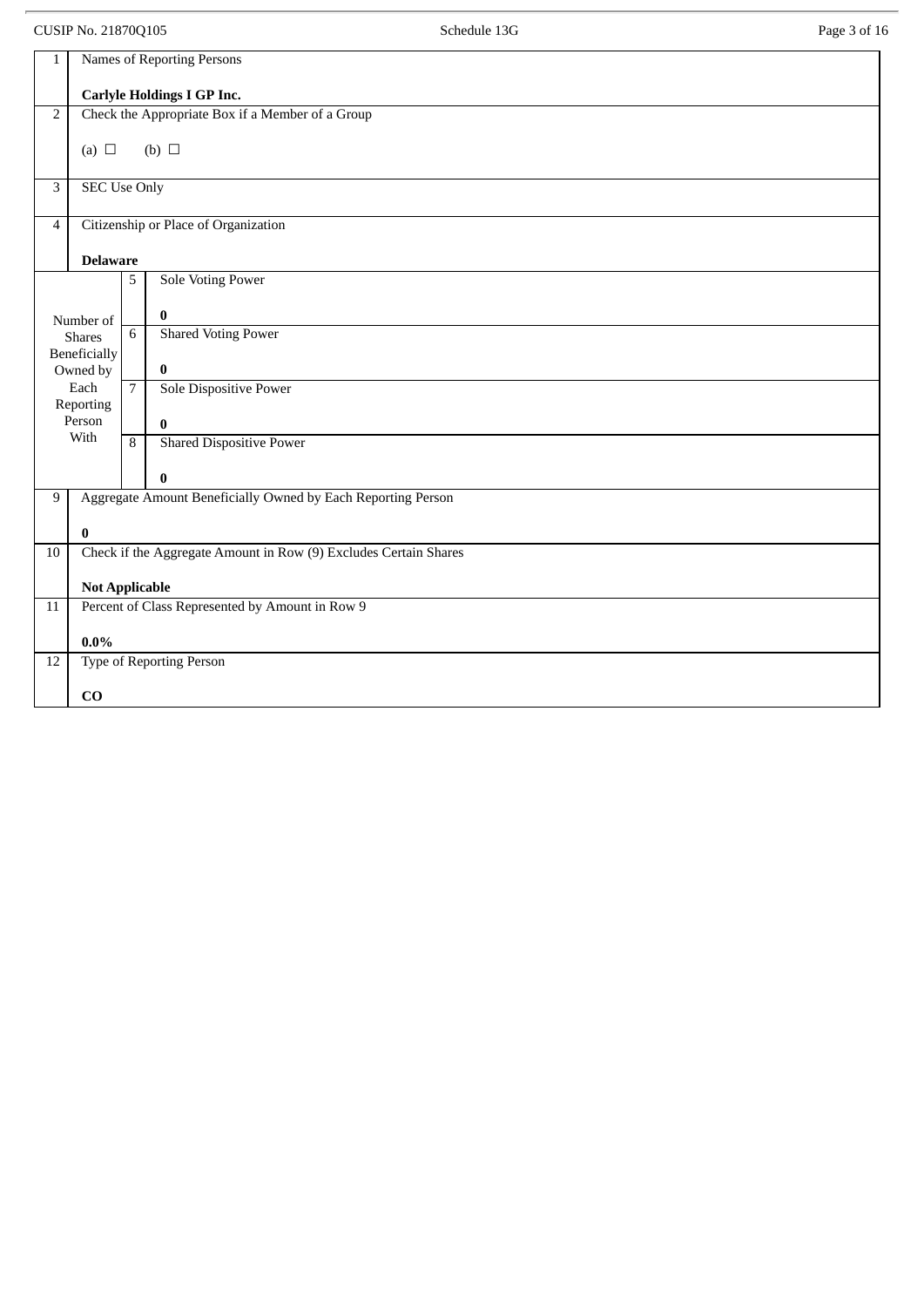CUSIP No. 21870Q105 **Schedule 13G Schedule 13G** Page 4 of 16

| $\mathbf{1}$   |                                       |                | <b>Names of Reporting Persons</b>                                |  |  |
|----------------|---------------------------------------|----------------|------------------------------------------------------------------|--|--|
|                | Carlyle Holdings I GP Sub L.L.C.      |                |                                                                  |  |  |
| $\overline{2}$ |                                       |                | Check the Appropriate Box if a Member of a Group                 |  |  |
|                | (a) $\Box$                            |                | (b) $\Box$                                                       |  |  |
| 3              | <b>SEC Use Only</b>                   |                |                                                                  |  |  |
| $\overline{4}$ |                                       |                | Citizenship or Place of Organization                             |  |  |
|                | <b>Delaware</b>                       |                |                                                                  |  |  |
|                |                                       | 5              | <b>Sole Voting Power</b>                                         |  |  |
|                | Number of                             |                | $\bf{0}$                                                         |  |  |
|                | <b>Shares</b>                         | $\overline{6}$ | <b>Shared Voting Power</b>                                       |  |  |
|                | Beneficially<br>Owned by              |                | 0                                                                |  |  |
|                | Each<br>Reporting                     | $\overline{7}$ | <b>Sole Dispositive Power</b>                                    |  |  |
|                | Person                                |                | 0                                                                |  |  |
|                | With                                  | 8              | <b>Shared Dispositive Power</b>                                  |  |  |
|                |                                       |                | 0                                                                |  |  |
| 9              |                                       |                | Aggregate Amount Beneficially Owned by Each Reporting Person     |  |  |
|                | $\bf{0}$                              |                |                                                                  |  |  |
| 10             |                                       |                | Check if the Aggregate Amount in Row (9) Excludes Certain Shares |  |  |
|                | <b>Not Applicable</b>                 |                |                                                                  |  |  |
| $11\,$         |                                       |                | Percent of Class Represented by Amount in Row 9                  |  |  |
|                | $0.0\%$                               |                |                                                                  |  |  |
| $12\,$         |                                       |                | <b>Type of Reporting Person</b>                                  |  |  |
|                | <b>OO (Limited Liability Company)</b> |                |                                                                  |  |  |
|                |                                       |                |                                                                  |  |  |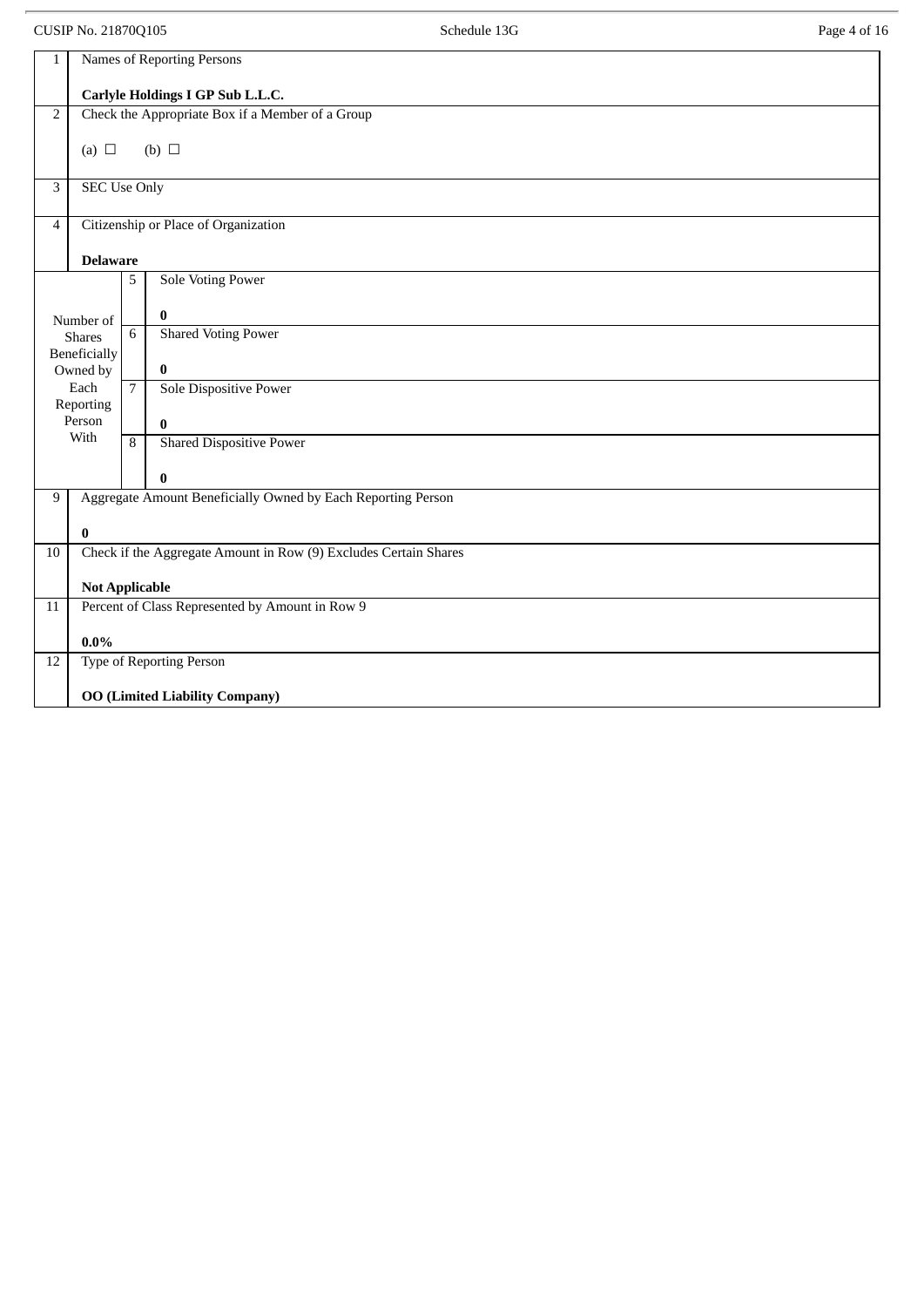CUSIP No. 21870Q105 Page 5 of 16

| $\mathbf{1}$    | Names of Reporting Persons |                 |                                                                  |
|-----------------|----------------------------|-----------------|------------------------------------------------------------------|
|                 |                            |                 | <b>Carlyle Holdings I L.P.</b>                                   |
| $\overline{2}$  |                            |                 | Check the Appropriate Box if a Member of a Group                 |
|                 | (a) $\Box$                 |                 | $(b)$ $\square$                                                  |
|                 |                            |                 |                                                                  |
| 3               | <b>SEC Use Only</b>        |                 |                                                                  |
| $\overline{4}$  |                            |                 | Citizenship or Place of Organization                             |
|                 | <b>Delaware</b>            |                 |                                                                  |
|                 |                            | 5               | <b>Sole Voting Power</b>                                         |
|                 | Number of                  |                 | $\bf{0}$                                                         |
|                 | <b>Shares</b>              | $6\overline{6}$ | <b>Shared Voting Power</b>                                       |
|                 | Beneficially<br>Owned by   |                 | $\bf{0}$                                                         |
|                 | Each<br>Reporting          | $\overline{7}$  | <b>Sole Dispositive Power</b>                                    |
|                 | Person                     |                 | $\bf{0}$                                                         |
|                 | With                       | $\overline{8}$  | <b>Shared Dispositive Power</b>                                  |
|                 |                            |                 | $\bf{0}$                                                         |
| 9               |                            |                 | Aggregate Amount Beneficially Owned by Each Reporting Person     |
|                 | $\bf{0}$                   |                 |                                                                  |
| 10              |                            |                 | Check if the Aggregate Amount in Row (9) Excludes Certain Shares |
|                 | <b>Not Applicable</b>      |                 |                                                                  |
| 11              |                            |                 | Percent of Class Represented by Amount in Row 9                  |
|                 | $0.0\%$                    |                 |                                                                  |
| $\overline{12}$ |                            |                 | Type of Reporting Person                                         |
|                 | PN                         |                 |                                                                  |
|                 |                            |                 |                                                                  |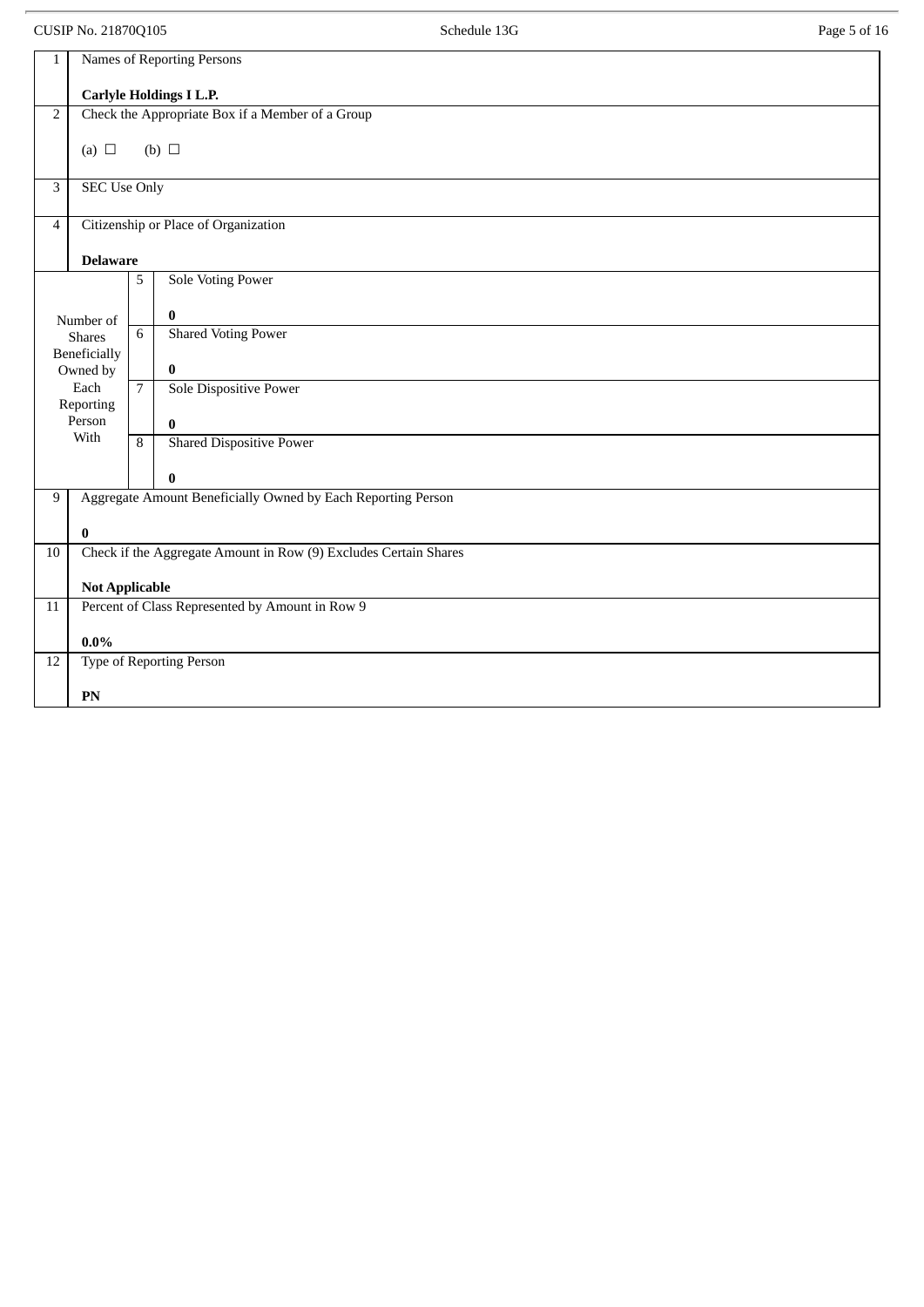CUSIP No. 21870Q105 Schedule 13G Schedule 13G Page 6 of 16

| $\mathbf{1}$              |                                       |                | Names of Reporting Persons                                       |  |
|---------------------------|---------------------------------------|----------------|------------------------------------------------------------------|--|
|                           | CG Subsidiary Holdings L.L.C.         |                |                                                                  |  |
| $\mathbf 2$               |                                       |                | Check the Appropriate Box if a Member of a Group                 |  |
|                           | (a) $\Box$                            |                | $(b)$ $\square$                                                  |  |
|                           |                                       |                |                                                                  |  |
| $\ensuremath{\mathsf{3}}$ | <b>SEC Use Only</b>                   |                |                                                                  |  |
| $\overline{4}$            |                                       |                | Citizenship or Place of Organization                             |  |
|                           | <b>Delaware</b>                       |                |                                                                  |  |
|                           |                                       | 5              | <b>Sole Voting Power</b>                                         |  |
|                           | Number of                             |                | $\pmb{0}$                                                        |  |
|                           | <b>Shares</b>                         | 6              | <b>Shared Voting Power</b>                                       |  |
|                           | Beneficially<br>Owned by              |                | $\pmb{0}$                                                        |  |
|                           | Each<br>Reporting                     | 7 <sup>7</sup> | Sole Dispositive Power                                           |  |
|                           | Person                                |                | $\bf{0}$                                                         |  |
|                           | With                                  | $\overline{8}$ | <b>Shared Dispositive Power</b>                                  |  |
|                           |                                       |                | $\bf{0}$                                                         |  |
| 9                         |                                       |                | Aggregate Amount Beneficially Owned by Each Reporting Person     |  |
|                           | $\bf{0}$                              |                |                                                                  |  |
| $10\,$                    |                                       |                | Check if the Aggregate Amount in Row (9) Excludes Certain Shares |  |
|                           | <b>Not Applicable</b>                 |                |                                                                  |  |
| $11\,$                    |                                       |                | Percent of Class Represented by Amount in Row 9                  |  |
|                           | $0.0\%$                               |                |                                                                  |  |
| 12                        |                                       |                | <b>Type of Reporting Person</b>                                  |  |
|                           | <b>OO (Limited Liability Company)</b> |                |                                                                  |  |
|                           |                                       |                |                                                                  |  |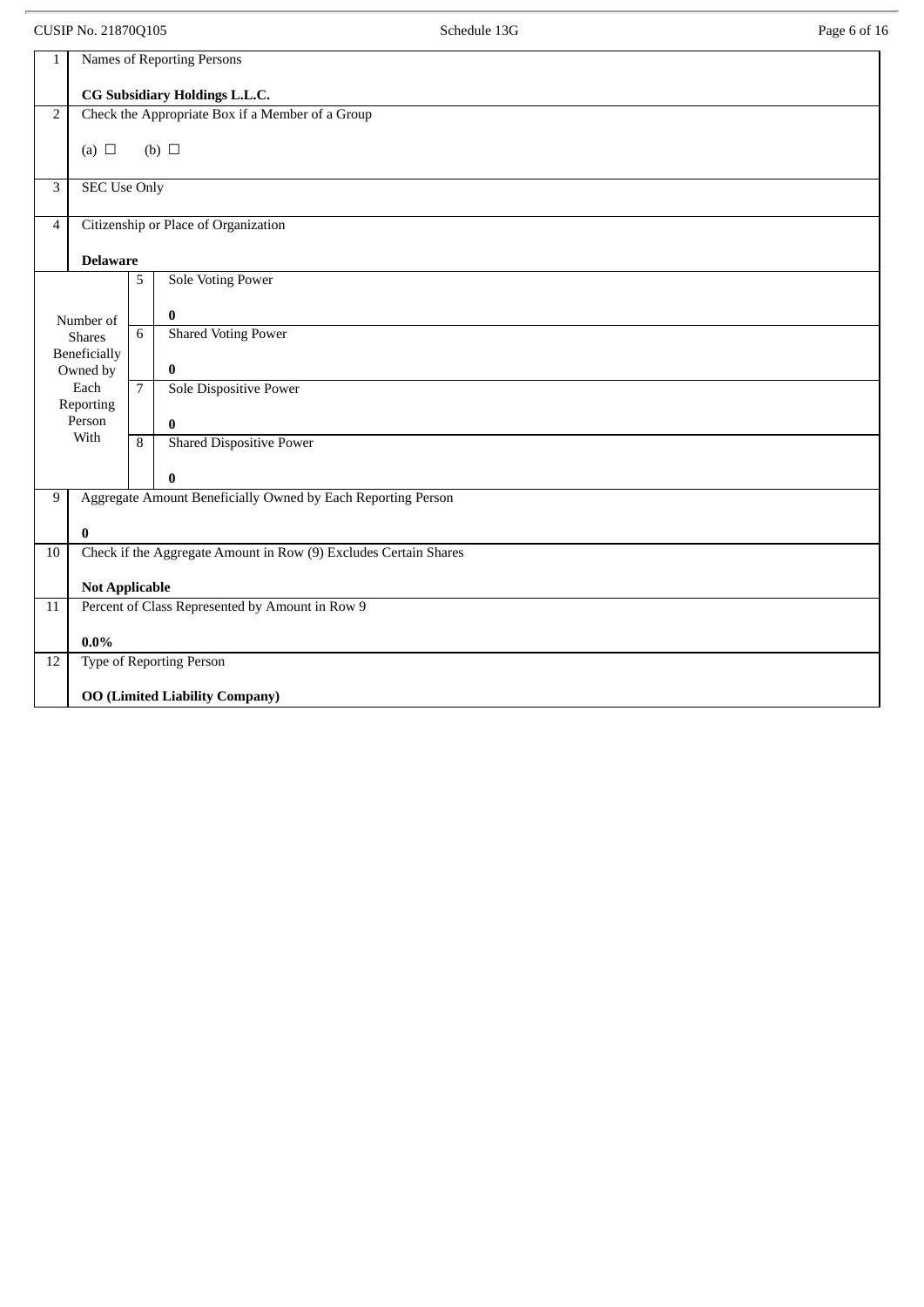CUSIP No. 21870Q105 Page 7 of 16

| 1                        | Names of Reporting Persons                                               |                 |                                                                  |  |
|--------------------------|--------------------------------------------------------------------------|-----------------|------------------------------------------------------------------|--|
|                          | TC Group, L.L.C.                                                         |                 |                                                                  |  |
| $\overline{2}$           |                                                                          |                 | Check the Appropriate Box if a Member of a Group                 |  |
|                          | (a) $\Box$                                                               |                 | (b) $\Box$                                                       |  |
|                          |                                                                          |                 |                                                                  |  |
| 3                        | <b>SEC Use Only</b>                                                      |                 |                                                                  |  |
| $\overline{\mathcal{A}}$ |                                                                          |                 | Citizenship or Place of Organization                             |  |
|                          | <b>Delaware</b>                                                          |                 |                                                                  |  |
|                          |                                                                          | 5               | <b>Sole Voting Power</b>                                         |  |
|                          |                                                                          |                 |                                                                  |  |
|                          | Number of                                                                | $6\overline{6}$ | $\bf{0}$                                                         |  |
|                          | <b>Shares</b>                                                            |                 | <b>Shared Voting Power</b>                                       |  |
|                          | Beneficially<br>Owned by                                                 |                 | $\bf{0}$                                                         |  |
|                          | Each                                                                     | $\overline{7}$  | Sole Dispositive Power                                           |  |
|                          | Reporting<br>Person                                                      |                 |                                                                  |  |
|                          | With                                                                     | $\overline{8}$  | $\bf{0}$<br><b>Shared Dispositive Power</b>                      |  |
|                          |                                                                          |                 |                                                                  |  |
| $\boldsymbol{0}$         |                                                                          |                 |                                                                  |  |
| 9                        |                                                                          |                 | Aggregate Amount Beneficially Owned by Each Reporting Person     |  |
|                          | 0                                                                        |                 |                                                                  |  |
| 10                       |                                                                          |                 | Check if the Aggregate Amount in Row (9) Excludes Certain Shares |  |
|                          |                                                                          |                 |                                                                  |  |
| 11                       | <b>Not Applicable</b><br>Percent of Class Represented by Amount in Row 9 |                 |                                                                  |  |
|                          |                                                                          |                 |                                                                  |  |
|                          | $0.0\%$                                                                  |                 |                                                                  |  |
| 12                       |                                                                          |                 | <b>Type of Reporting Person</b>                                  |  |
|                          | <b>OO</b> (Limited Liability Company)                                    |                 |                                                                  |  |
|                          |                                                                          |                 |                                                                  |  |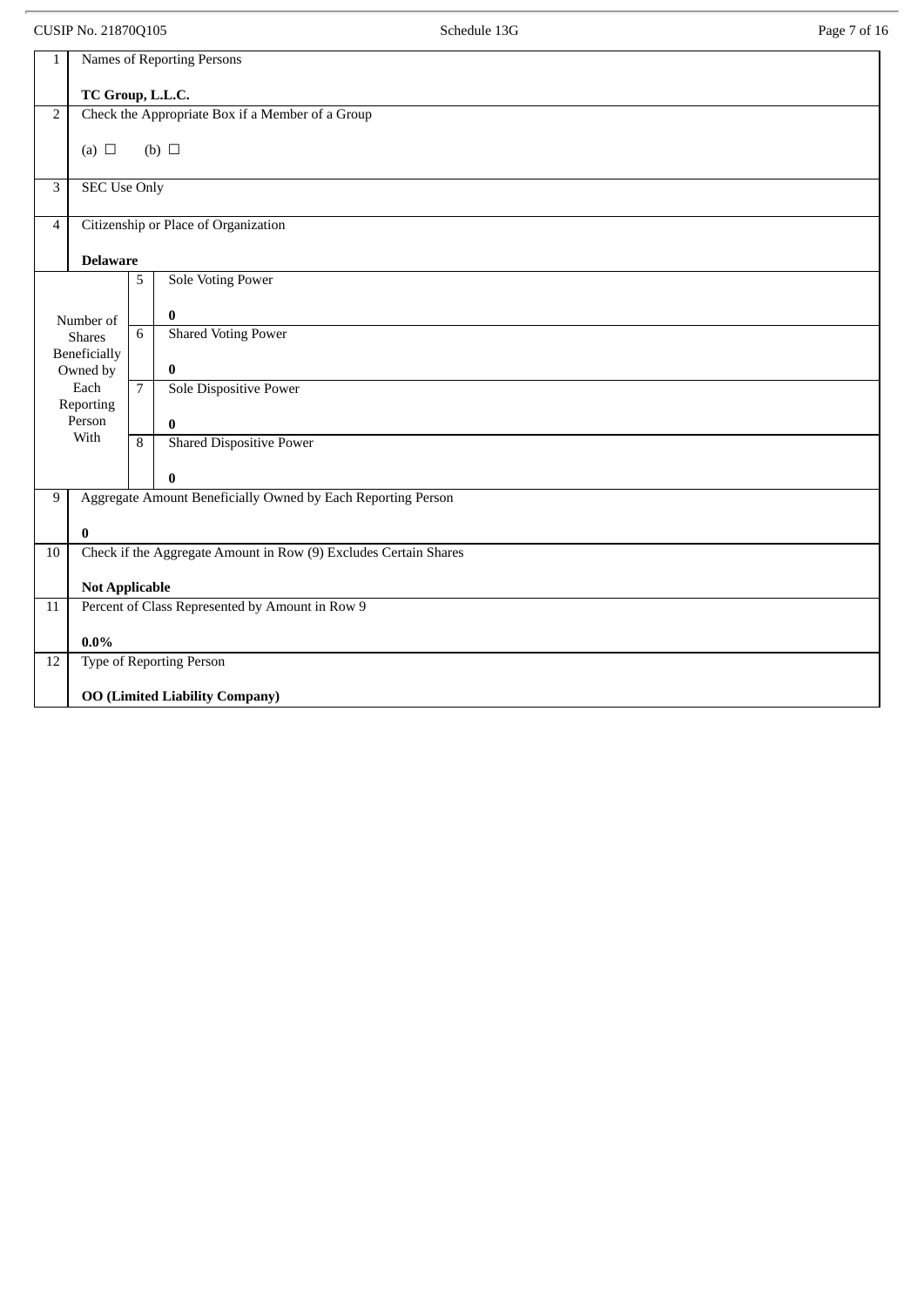CUSIP No. 21870Q105 Page 8 of 16

| $\mathbf{1}$   |                          |                | Names of Reporting Persons                                       |
|----------------|--------------------------|----------------|------------------------------------------------------------------|
|                |                          |                | TC Group Sub L.P.                                                |
| $\sqrt{2}$     |                          |                | Check the Appropriate Box if a Member of a Group                 |
|                | (a) $\Box$               |                | (b) $\Box$                                                       |
|                |                          |                |                                                                  |
| $\overline{3}$ | <b>SEC Use Only</b>      |                |                                                                  |
| $\overline{4}$ |                          |                | Citizenship or Place of Organization                             |
|                | <b>Delaware</b>          |                |                                                                  |
|                |                          | 5              | <b>Sole Voting Power</b>                                         |
|                | Number of                |                | $\bf{0}$                                                         |
|                | <b>Shares</b>            | 6              | <b>Shared Voting Power</b>                                       |
|                | Beneficially<br>Owned by |                | $\bf{0}$                                                         |
|                | Each                     | $\overline{7}$ | <b>Sole Dispositive Power</b>                                    |
|                | Reporting                |                |                                                                  |
|                | Person<br>With           |                | $\bf{0}$                                                         |
|                |                          | 8              | <b>Shared Dispositive Power</b>                                  |
|                |                          |                | $\bf{0}$                                                         |
| 9              |                          |                | Aggregate Amount Beneficially Owned by Each Reporting Person     |
|                | $\bf{0}$                 |                |                                                                  |
| 10             |                          |                | Check if the Aggregate Amount in Row (9) Excludes Certain Shares |
|                | <b>Not Applicable</b>    |                |                                                                  |
| 11             |                          |                | Percent of Class Represented by Amount in Row 9                  |
|                | $0.0\%$                  |                |                                                                  |
| 12             |                          |                | <b>Type of Reporting Person</b>                                  |
|                | PN                       |                |                                                                  |
|                |                          |                |                                                                  |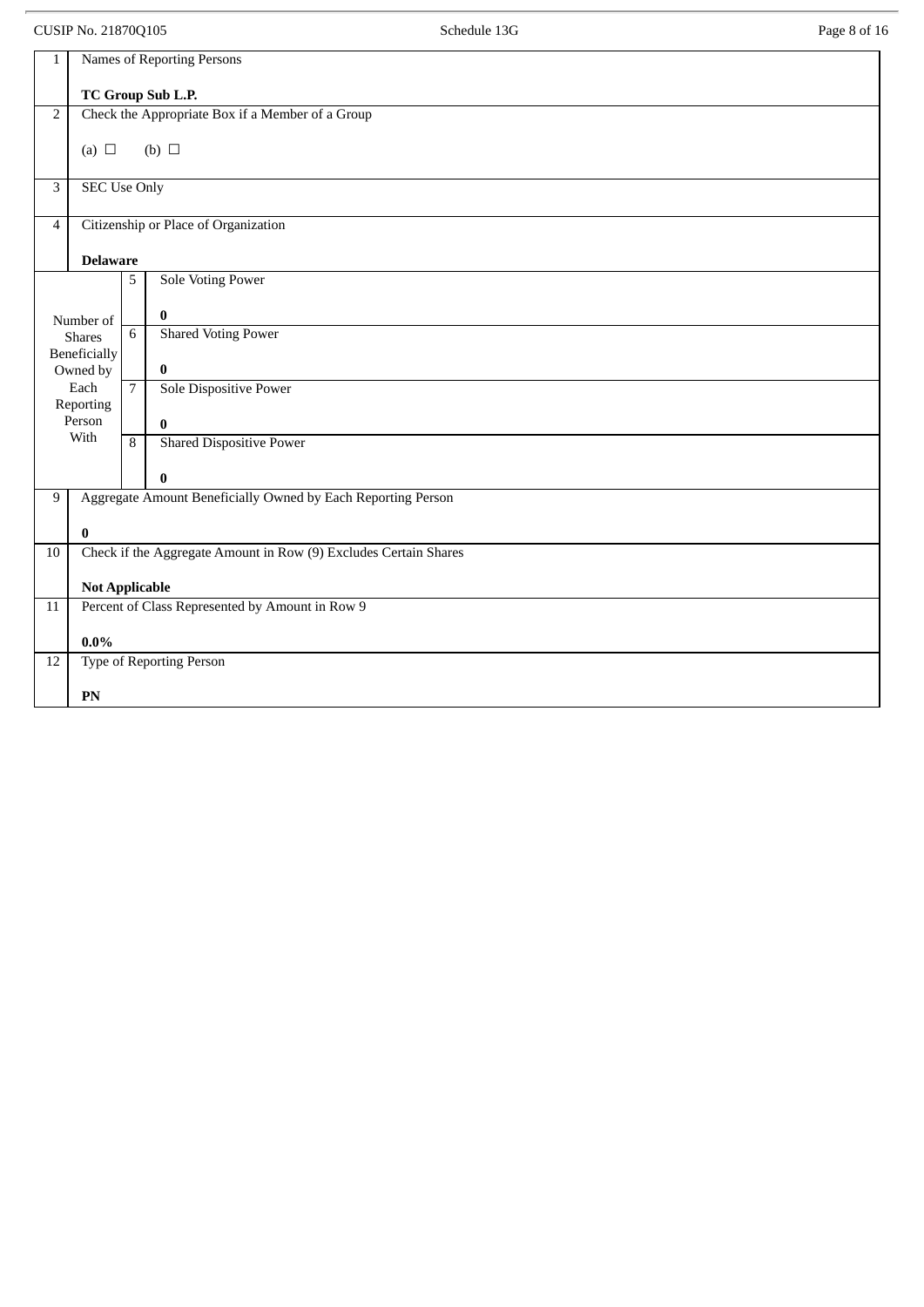CUSIP No. 21870Q105 **Schedule 13G Schedule 13G** Page 9 of 16

| $\mathbf{1}$   | Names of Reporting Persons                                               |                |                                                                  |  |
|----------------|--------------------------------------------------------------------------|----------------|------------------------------------------------------------------|--|
|                |                                                                          |                | Carlyle Realty V GP, L.L.C.                                      |  |
| $\overline{2}$ |                                                                          |                | Check the Appropriate Box if a Member of a Group                 |  |
|                | (a) $\Box$                                                               |                | (b) $\Box$                                                       |  |
|                |                                                                          |                |                                                                  |  |
| 3              | <b>SEC Use Only</b>                                                      |                |                                                                  |  |
| $\overline{4}$ |                                                                          |                | Citizenship or Place of Organization                             |  |
|                |                                                                          |                |                                                                  |  |
|                | <b>Delaware</b>                                                          |                |                                                                  |  |
|                |                                                                          | 5              | <b>Sole Voting Power</b>                                         |  |
|                | Number of                                                                |                | $\bf{0}$                                                         |  |
|                | <b>Shares</b>                                                            | 6              | <b>Shared Voting Power</b>                                       |  |
|                | Beneficially<br>Owned by                                                 |                | $\bf{0}$                                                         |  |
|                | Each                                                                     | $\overline{7}$ | Sole Dispositive Power                                           |  |
|                | Reporting                                                                |                |                                                                  |  |
|                | Person                                                                   |                | $\bf{0}$                                                         |  |
|                | With                                                                     | 8              | <b>Shared Dispositive Power</b>                                  |  |
|                |                                                                          |                | $\bf{0}$                                                         |  |
| 9              |                                                                          |                | Aggregate Amount Beneficially Owned by Each Reporting Person     |  |
|                | 0                                                                        |                |                                                                  |  |
| 10             |                                                                          |                | Check if the Aggregate Amount in Row (9) Excludes Certain Shares |  |
|                |                                                                          |                |                                                                  |  |
| 11             | <b>Not Applicable</b><br>Percent of Class Represented by Amount in Row 9 |                |                                                                  |  |
|                |                                                                          |                |                                                                  |  |
|                | $0.0\%$                                                                  |                |                                                                  |  |
| 12             |                                                                          |                | <b>Type of Reporting Person</b>                                  |  |
|                | <b>OO</b> (Limited Liability Company)                                    |                |                                                                  |  |
|                |                                                                          |                |                                                                  |  |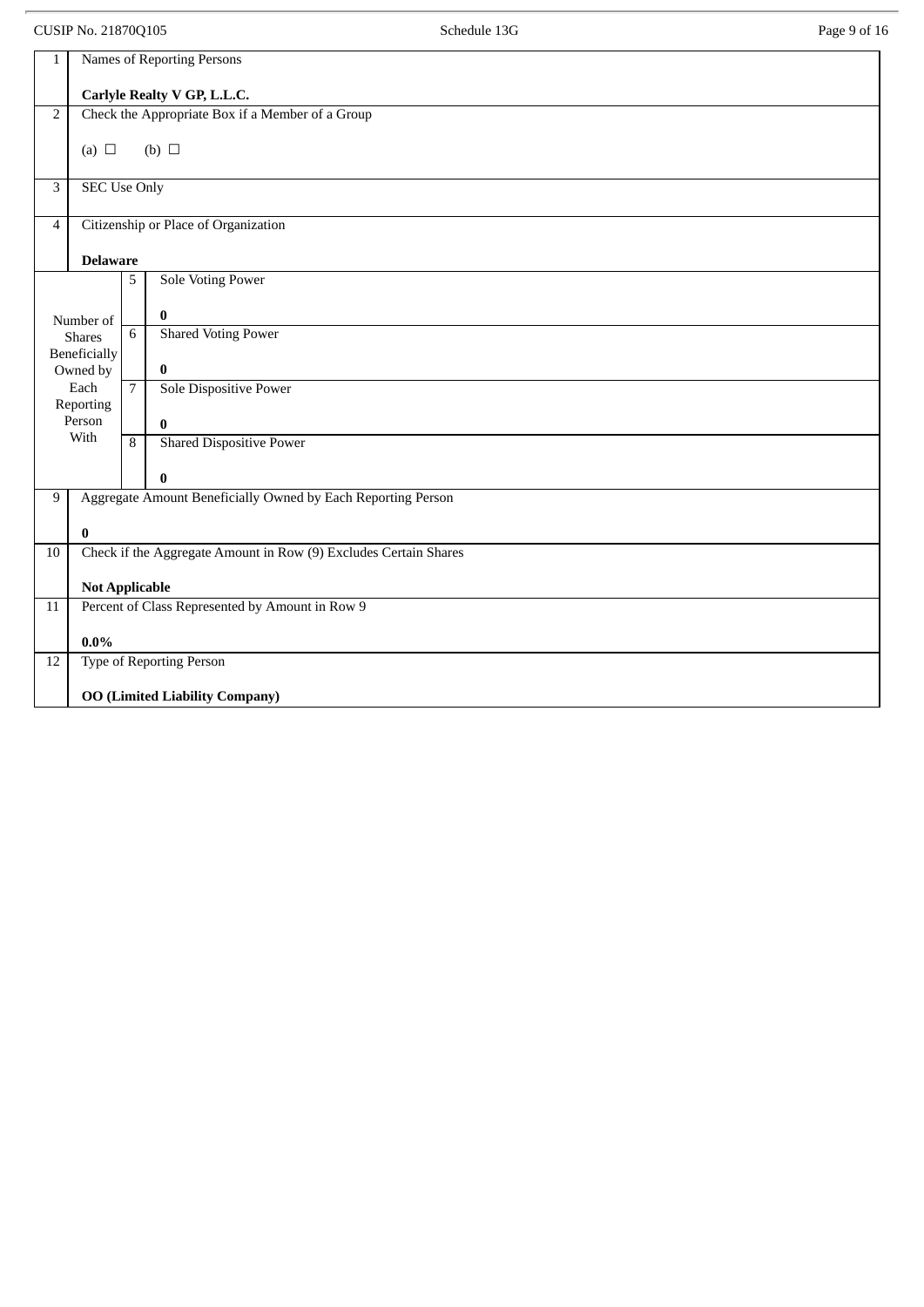CUSIP No. 21870Q105 Schedule 13G Schedule 13G Page 10 of 16

| 1                                    | Names of Reporting Persons |                |                                                                  |
|--------------------------------------|----------------------------|----------------|------------------------------------------------------------------|
|                                      |                            |                | Carlyle Realty V, L.P.                                           |
| $\overline{2}$                       |                            |                | Check the Appropriate Box if a Member of a Group                 |
|                                      | (a) $\Box$                 |                | (b) $\Box$                                                       |
|                                      |                            |                |                                                                  |
| $\overline{3}$                       | <b>SEC Use Only</b>        |                |                                                                  |
| $\overline{4}$                       |                            |                | Citizenship or Place of Organization                             |
|                                      | <b>Delaware</b>            |                |                                                                  |
|                                      |                            | 5              | <b>Sole Voting Power</b>                                         |
|                                      | Number of                  |                | $\bf{0}$                                                         |
|                                      | <b>Shares</b>              | 6              | <b>Shared Voting Power</b>                                       |
| Beneficially<br>Owned by<br>$\bf{0}$ |                            |                |                                                                  |
|                                      | Each<br>Reporting          | $\overline{7}$ | Sole Dispositive Power                                           |
|                                      | Person                     |                | $\bf{0}$                                                         |
|                                      | With                       | 8              | <b>Shared Dispositive Power</b>                                  |
|                                      |                            |                | $\bf{0}$                                                         |
| 9                                    |                            |                | Aggregate Amount Beneficially Owned by Each Reporting Person     |
|                                      | $\bf{0}$                   |                |                                                                  |
| 10                                   |                            |                | Check if the Aggregate Amount in Row (9) Excludes Certain Shares |
|                                      | <b>Not Applicable</b>      |                |                                                                  |
| $\overline{11}$                      |                            |                | Percent of Class Represented by Amount in Row 9                  |
|                                      | $0.0\%$                    |                |                                                                  |
| 12                                   |                            |                | Type of Reporting Person                                         |
|                                      | PN                         |                |                                                                  |
|                                      |                            |                |                                                                  |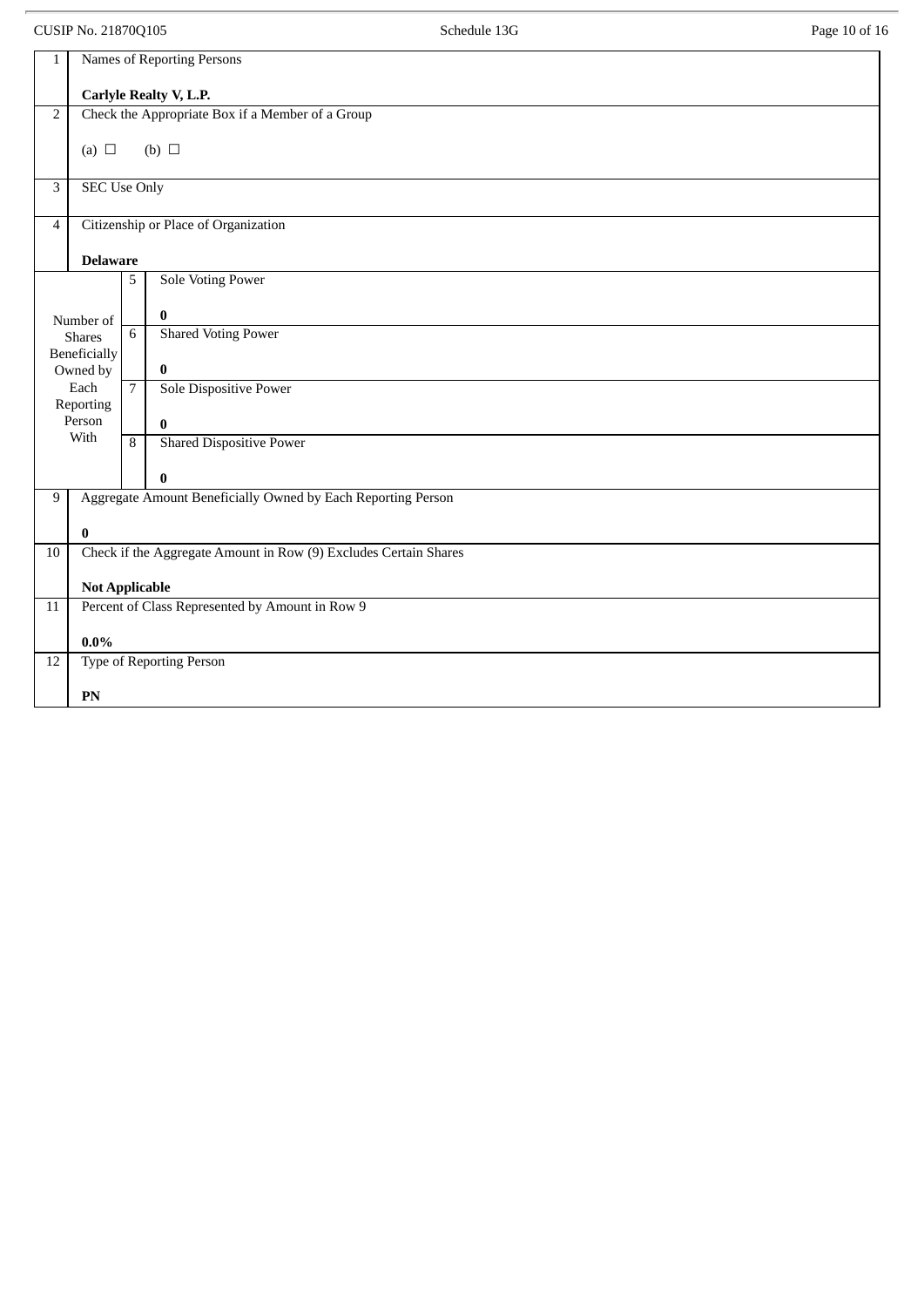CUSIP No. 21870Q105 Page 11 of 16

| $\mathbf{1}$   |                                                                          |                | Names of Reporting Persons                                       |  |
|----------------|--------------------------------------------------------------------------|----------------|------------------------------------------------------------------|--|
|                | <b>CoreSite CRP V Holdings, LLC</b>                                      |                |                                                                  |  |
| $\mathbf 2$    |                                                                          |                | Check the Appropriate Box if a Member of a Group                 |  |
|                | (a) $\Box$                                                               |                | $(b)$ $\square$                                                  |  |
|                |                                                                          |                |                                                                  |  |
| $\overline{3}$ | <b>SEC Use Only</b>                                                      |                |                                                                  |  |
| $\overline{4}$ |                                                                          |                | Citizenship or Place of Organization                             |  |
|                | <b>Delaware</b>                                                          |                |                                                                  |  |
|                |                                                                          | 5              | <b>Sole Voting Power</b>                                         |  |
|                | Number of                                                                |                | $\bf{0}$                                                         |  |
|                | <b>Shares</b>                                                            | 6              | <b>Shared Voting Power</b>                                       |  |
|                | Beneficially<br>Owned by                                                 |                | $\bf{0}$                                                         |  |
|                | Each                                                                     | $\overline{7}$ | Sole Dispositive Power                                           |  |
|                | Reporting<br>Person                                                      |                | $\bf{0}$                                                         |  |
|                | With                                                                     | 8              | <b>Shared Dispositive Power</b>                                  |  |
|                |                                                                          |                | $\bf{0}$                                                         |  |
| 9              |                                                                          |                | Aggregate Amount Beneficially Owned by Each Reporting Person     |  |
|                |                                                                          |                |                                                                  |  |
| 10             | $\bf{0}$                                                                 |                | Check if the Aggregate Amount in Row (9) Excludes Certain Shares |  |
|                |                                                                          |                |                                                                  |  |
| 11             | <b>Not Applicable</b><br>Percent of Class Represented by Amount in Row 9 |                |                                                                  |  |
|                |                                                                          |                |                                                                  |  |
|                | $0.0\%$                                                                  |                |                                                                  |  |
| 12             |                                                                          |                | Type of Reporting Person                                         |  |
|                | <b>OO (Limited Liability Company)</b>                                    |                |                                                                  |  |
|                |                                                                          |                |                                                                  |  |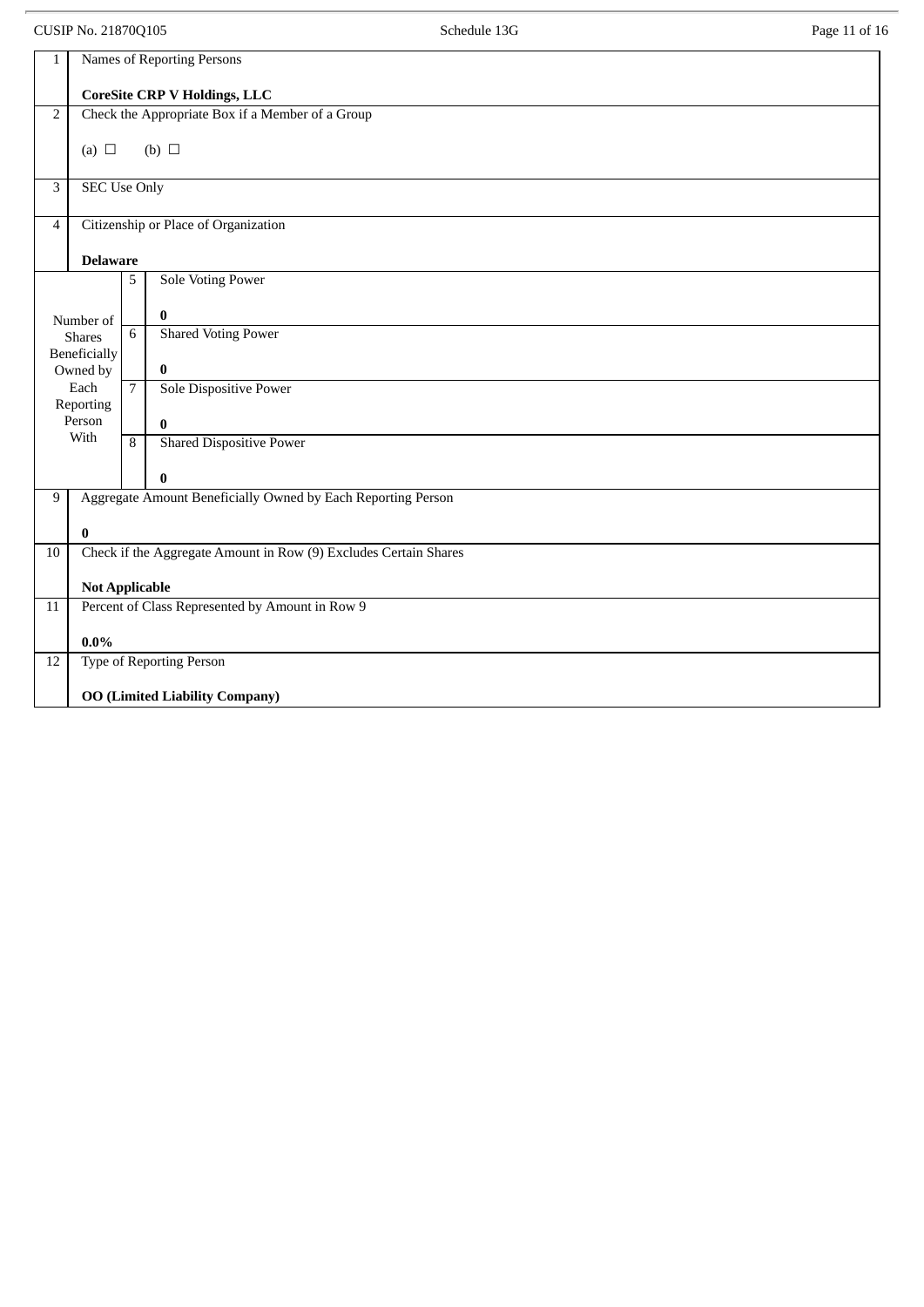#### **ITEM 1. (a) Name of Issuer:**

CoreSite Realty Corporation (the "Issuer")

# **(b) Address of Issuer's Principal Executive Offices:**

1001 17th Street, Suite 500 Denver, CO 80202

#### **ITEM 2. (a) Name of Person Filing:**

Each of the following is hereinafter individually referred to as a "Reporting Person" and collectively as the "Reporting Persons." This statement is filed on behalf of:

Carlyle Group Management L.L.C.

The Carlyle Group Inc.

Carlyle Holdings I GP Inc.

Carlyle Holdings I GP Sub L.L.C.

Carlyle Holdings I L.P.

CG Subsidiary Holdings L.L.C.

TC Group, L.L.C.

TC Group Sub L.P.

Carlyle Realty V GP, L.L.C.

Carlyle Realty V, L.P.

CoreSite CRP V Holdings, LLC

# **(b) Address of Principal Business Office:**

The address for each of the Reporting Persons is c/o The Carlyle Group, 1001 Pennsylvania Ave. NW, Suite 220 South, Washington, D.C. 20004-2505.

#### **(c) Citizenship of each Reporting Person is:**

Each of the Reporting Persons is organized under the laws of the state of Delaware.

#### **(d) Title of Class of Securities:**

Common stock, par value \$0.01 per share ("Common Stock").

#### **(e) CUSIP Number:**

21870Q105

#### **ITEM 3.**

Not applicable.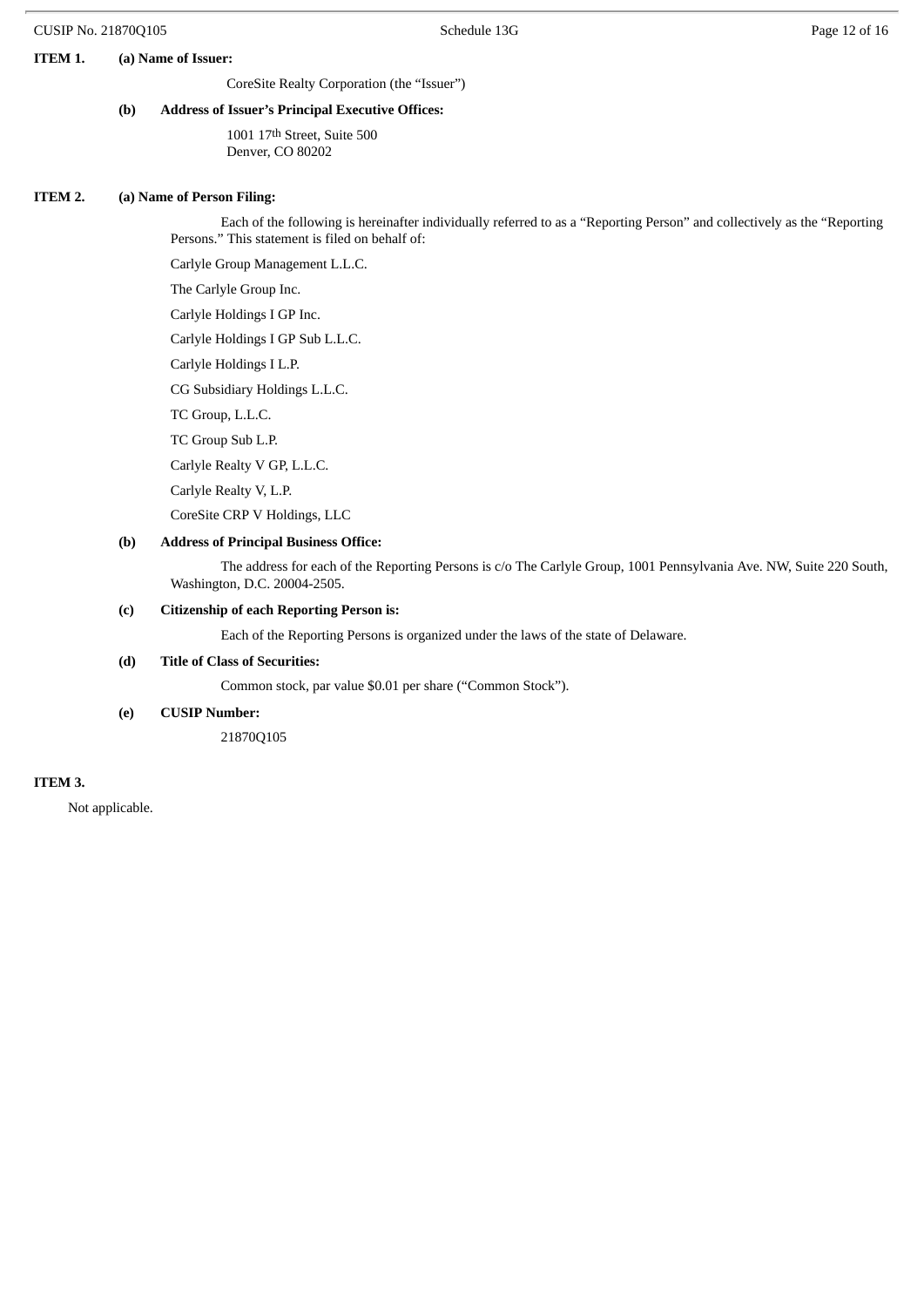# **ITEM 4. Ownership.**

# **(a-c)**

This amendment to Schedule 13G is being filed on behalf of the Reporting Persons to report that, as of December 31, 2021, the Reporting Persons do not own any shares of Common Stock of the Issuer

# **ITEM 5. Ownership of Five Percent or Less of a Class.**

If this statement is being filed to report the fact that as of the date hereof the reporting person has ceased to be the beneficial owners of more than five percent of the class of securities, check the following:  $\boxtimes$ 

#### **ITEM 6. Ownership of More than Five Percent on Behalf of Another Person.**

Not applicable.

## ITEM 7. Identification and Classification of the Subsidiary Which Acquired the Security Being Reported on By the Parent Holding **Company.**

Not applicable.

# **ITEM 8. Identification and Classification of Members of the Group.**

Not applicable.

#### **ITEM 9. Notice of Dissolution of Group.**

Not applicable.

# **ITEM 10. Certification.**

Not applicable.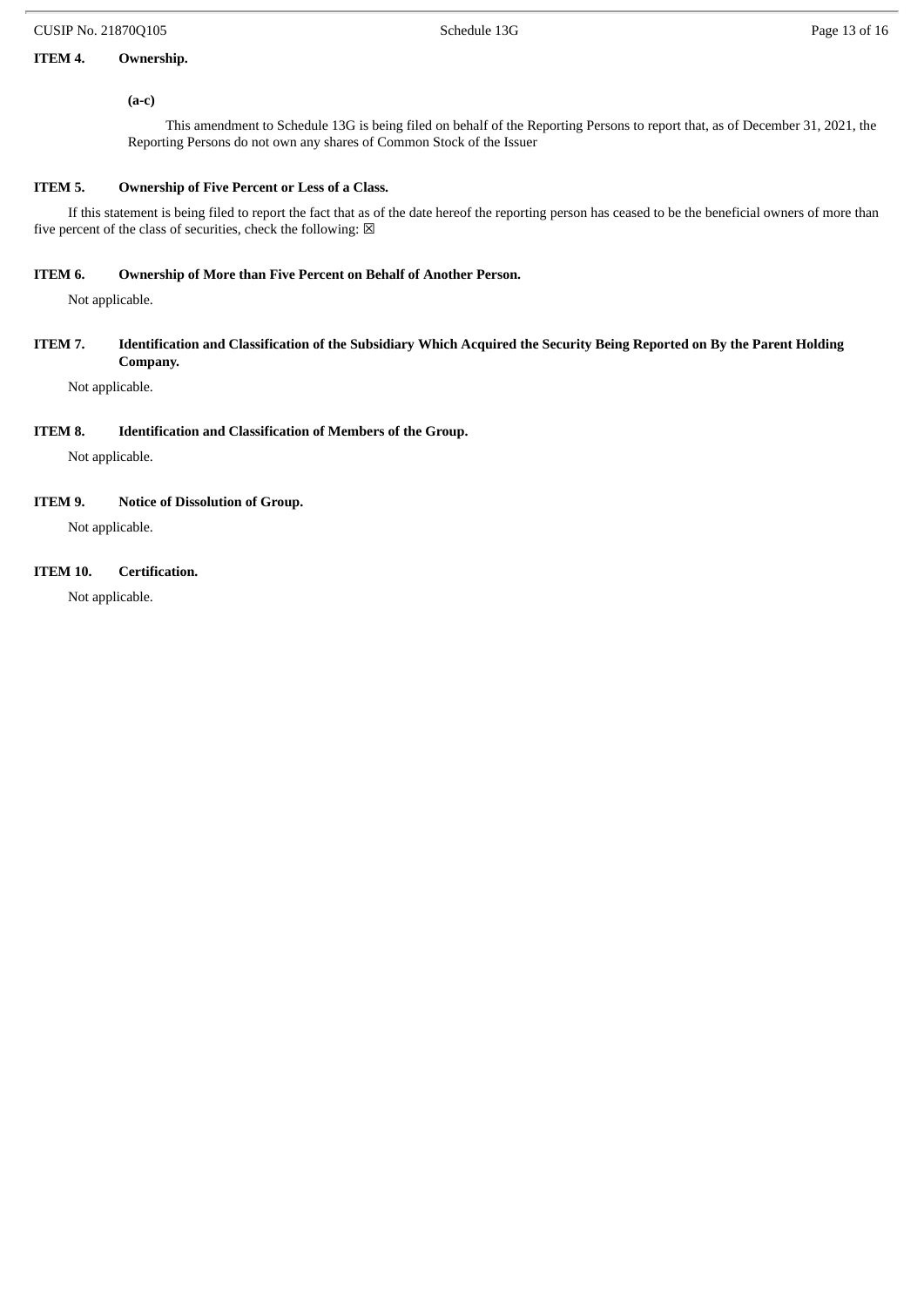#### **SIGNATURE**

After reasonable inquiry and to the best of my knowledge and belief, I certify that the information set forth in this statement is true, complete and correct.

**Date**: February 11, 2022

#### **CARLYLE GROUP MANAGEMENT L.L.C.**

By: /s/ Anne Frederick, attorney-in-fact Name: Curtis L. Buser Title: Chief Financial Officer

#### **THE CARLYLE GROUP INC.**

By: /s/ Anne Frederick, attorney-in-fact Name: Curtis L. Buser Title: Chief Financial Officer

# **CARLYLE HOLDINGS I GP INC.**

By: /s/ Anne Frederick, attorney-in-fact Name: Curtis L. Buser Title: Managing Director and Chief Financial Officer

#### **CARLYLE HOLDINGS I GP SUB L.L.C.**

By: Carlyle Holdings I GP Inc., its managing member

By: /s/ Anne Frederick, attorney-in-fact Name: Curtis L. Buser Title: Managing Director and Chief Financial Officer

#### **CARLYLE HOLDINGS I L.P.**

By: /s/ Anne Frederick, attorney-in-fact Name: Curtis L. Buser Title: Managing Director

# **CG SUBSIDIARY HOLDINGS L.L.C.**

By: /s/ Anne Frederick, attorney-in-fact Name: Curtis L. Buser Title: Managing Director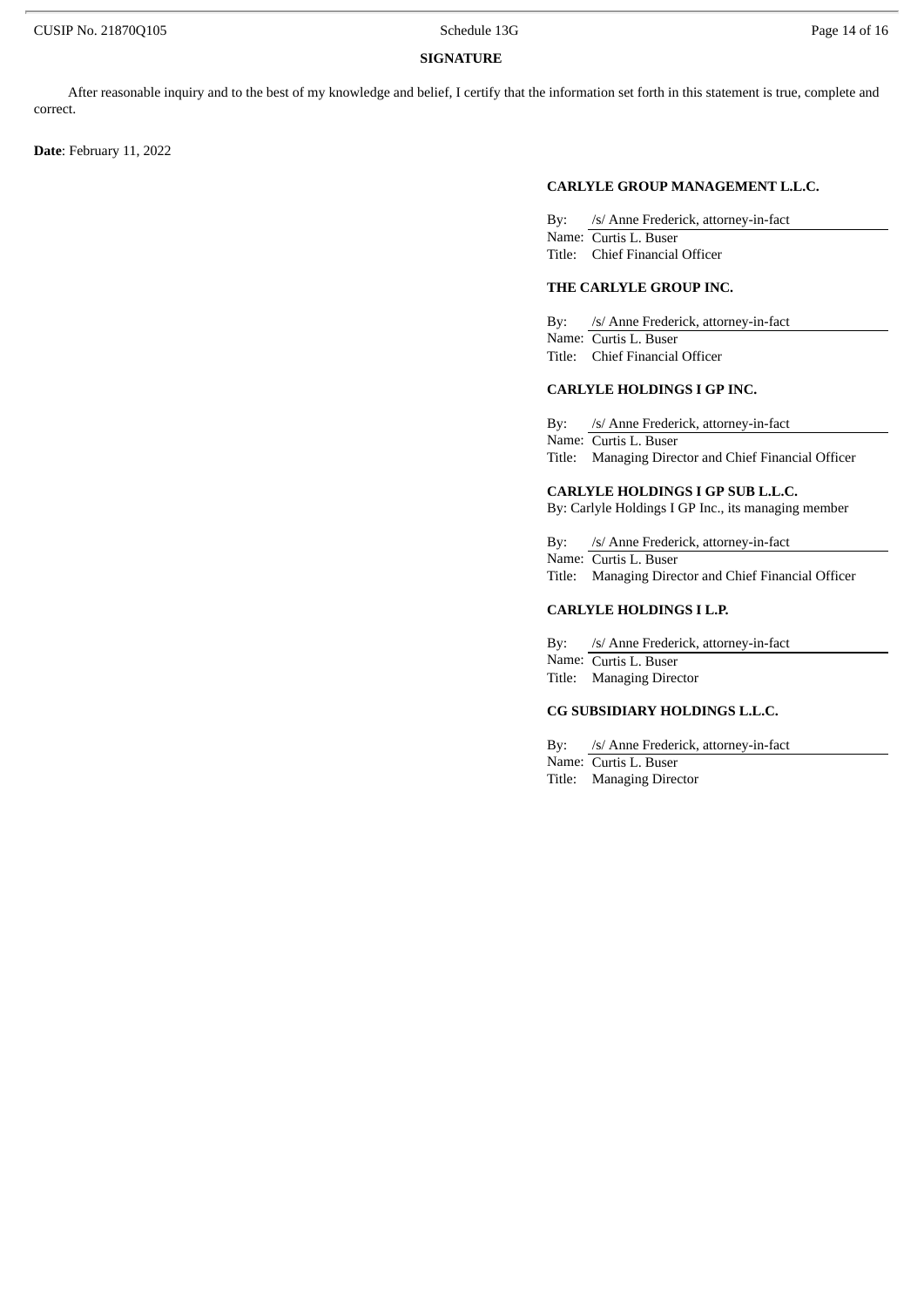# **TC GROUP, L.L.C.**

By: /s/ Anne Frederick, attorney-in-fact Name: Curtis L. Buser Title: Managing Director

# **TC GROUP SUB L.P.**

By: TC Group, L.L.C., its general partner

By: /s/ Anne Frederick, attorney-in-fact Name: Curtis L. Buser Title: Managing Director

#### **CARLYLE REALTY V GP, L.L.C.**

By: /s/ Kevin Gasque Name: Kevin Gasque Title: Authorized Person

# **CARLYLE REALTY V, L.P.**

By: /s/ Kevin Gasque Name: Kevin Gasque

Title: Authorized Person

#### **CORESITE CRP V HOLDINGS, LLC**

By: Carlyle Realty V, L.P., its managing member

By: /s/ Kevin Gasque

Name: Kevin Gasque

Title: Authorized Person